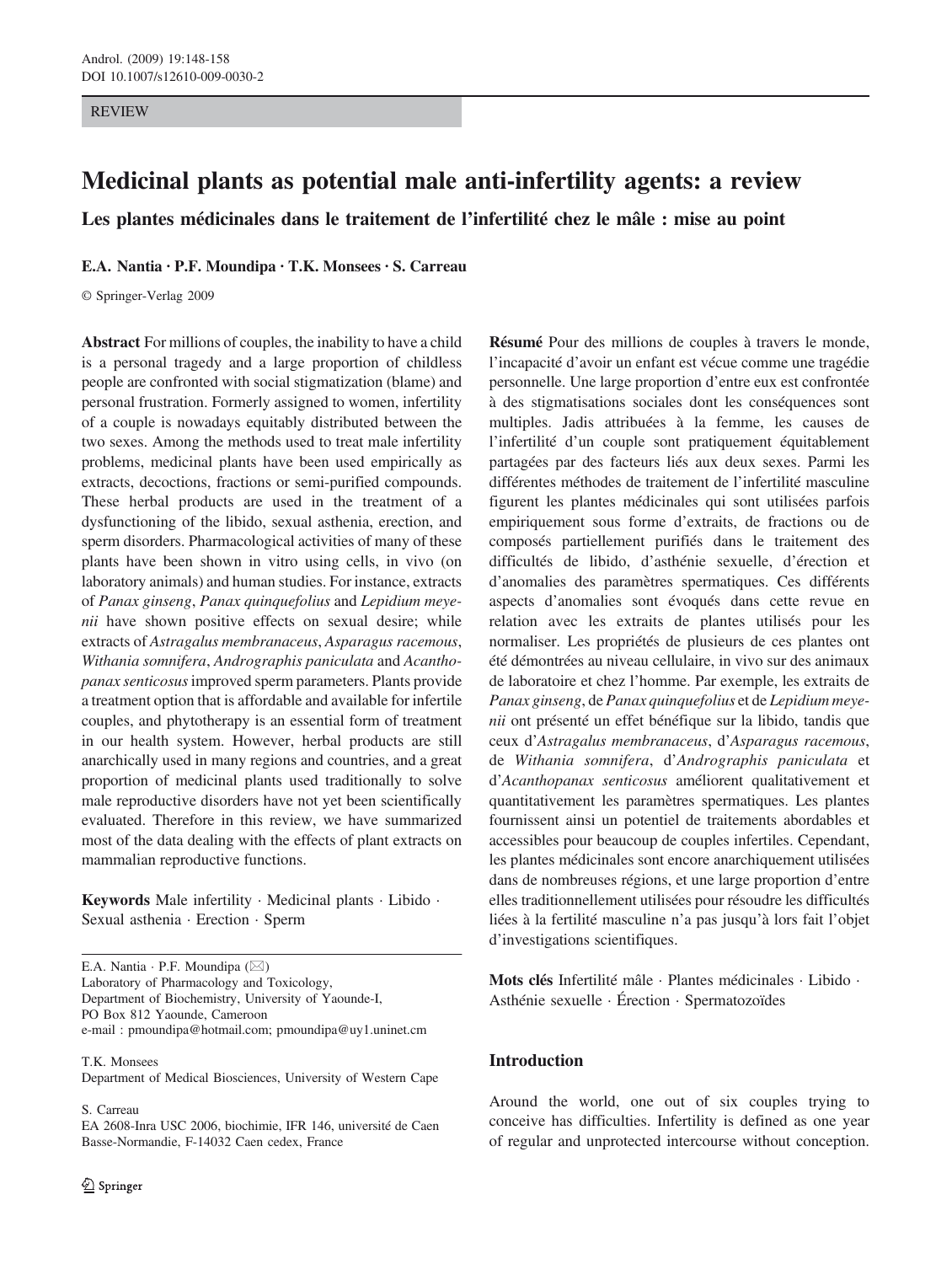On evaluation, roughly 50% of affected couples have causal or associated male factors as a cause of infertility [1]. The couples suffering from infertility use concomitantly traditional medicine from natural plants and modern medicine as possibilities of treatment [2,3]. The use of medicinal plants in the treatment of diseases and dysfunctions goes back to several millennia and has considerably contributed to the development of pharmaceuticals since about 25% of modern drugs are derived from plants. In addition, up to 60% of the world's population uses herbal products for medical purposes [4,5]. Since two decades, the evaluation of natural materials as a source of potential drugs has been of resurgent interest in developing countries as well as in the developed ones. This growing interest for phytotherapy is due to several reasons namely; conventional medicine can be inefficient (ineffective therapy), abusive and/or incorrect use of synthetic drugs results in side effects and other problems, finding of the "natural", large therapeutic spectrum of plant products and their effectiveness in the treatment of chronic diseases, need for development of new drugs. Phytomedicines are dietary supplements with nutritional and revitalizing effects on the organism [5–8]. The World Health Organization encourages the use of medicinal plants, and invites researchers to define the rational use of medicinal plants as a source of new drugs [9].

Several extracts, fractions or molecules isolated from these plants are today largely used to treat or relieve different aspects of male infertility such as: absence of libido, sexual asthenia, erectile dysfunction, ejaculatory and relaxation dysfunctions, loss of orgasm, and sperm abnormalities. Although the causes of infertility in males are diverse, psychogenic and endocrinal disorders, vascular injuries and drug abuse are found as symptoms in infertile people [10]. Many in vitro, in vivo and clinical studies proved the empirical use of plants in the improvement of male fertility parameters. In this review, we focused on the use of medicinal plants in the treatment of male infertility symptoms (libido dysfunction, erectile and ejaculatory disorders, and sperm abnormalities) as well as the effectiveness of phytomedicines as a mode of treatment. Original papers and reviews published on google, pubmed and science direct from 1990 to 2008 were found using key words as: male infertility, incidence or prevalence of infertility, use of traditional medicine, androgenic activity of plant extracts, medicinal plants and male reproductive hormones, plant extract and sexual desire, aphrodisiac activity of plant extracts, plant extracts and sperm characteristics, etc. Information from selected articles was classified according to the target effect of a plant extract on male reproductive function and to the subject (rodent, human) used to assess the potential activity of a plant extract.

## Plants in the treatment of male infertility

The inability to have a child is a personal tragedy for couples suffering from infertility [11]. These couples use both traditional medicine and modern therapies as treatment. In developing countries, traditional medicine particularly medicinal plants thanks to their accessibility, availability, and affordability are generally the first recourse of infertile couples [9]. Several plants are empirically used to treat different aspects of male infertility such as sexual asthenia, libido (sexual desire), erectile and ejaculatory disorders, and sperm abnormalities (azoospermia, oligospermia). The biological activities of many of these plants were confirmed by in vitro, and/or in vivo animal studies and in humans.

## Plants and sexual desire (libido)

## In rodents

The ethanolic extract of Trichopus zeylanicus at the dose of 200 mg/kg increased mating performances in male mice 1, 2 and 3 hours, and 6 days after administration [12]. A similar effect was noted with the ethanolic extract of Vanda tessellata flowers at the dose of 50 and 200 mg/kg, 1 and 3 hours after administration in male mice [13]. The lipidic extract from Lepidium meyenii enhanced sexual function of mice and rats, as evidenced by an increase in the number of complete intromissions and the number of sperm-positive females in normal mice, and a decrease in the latent period of erection in male rats with erectile dysfunction [14].

The extracts of Turnera diffusa and Pfaffia paniculata administrated to sexually sluggish/impotent rats at the dose of 1 ml/kg per 2 hours before testing, stimulated mating and ejaculatory performances, reduced mounting, intromission and ejaculatory latencies [15]. The extracts of Tribulus terrestris (5 mg/kg for eight weeks of treatment) stimulated rat libido (sexual desire) [16]. Roots of Panax ginseng or Panax quinquefolius (at the dose of 100 mg/kg for 28 days) increased physical strength and vitality – decrease of decrease in mount, intromission and ejaculation latencies and the plasma prolactin levels normal male rats [17]. Hyperprolactinemia is one of the factors associated with low androgen level in blood and erectile dysfunction [18]. Extract of Eurycoma longifolia given to castrated male rats at the dose of 200, 400 and 800 mg/kg twice daily for 10 days stimulated sexual arousal [19]. Seed extracts of Terminala catappa increased sexual vigor (mounting and intromission frequency) and sexual performance (intercopulatory interval) of rats at the dose of 1.5 g/kg after seven days of treatment [20]. The bark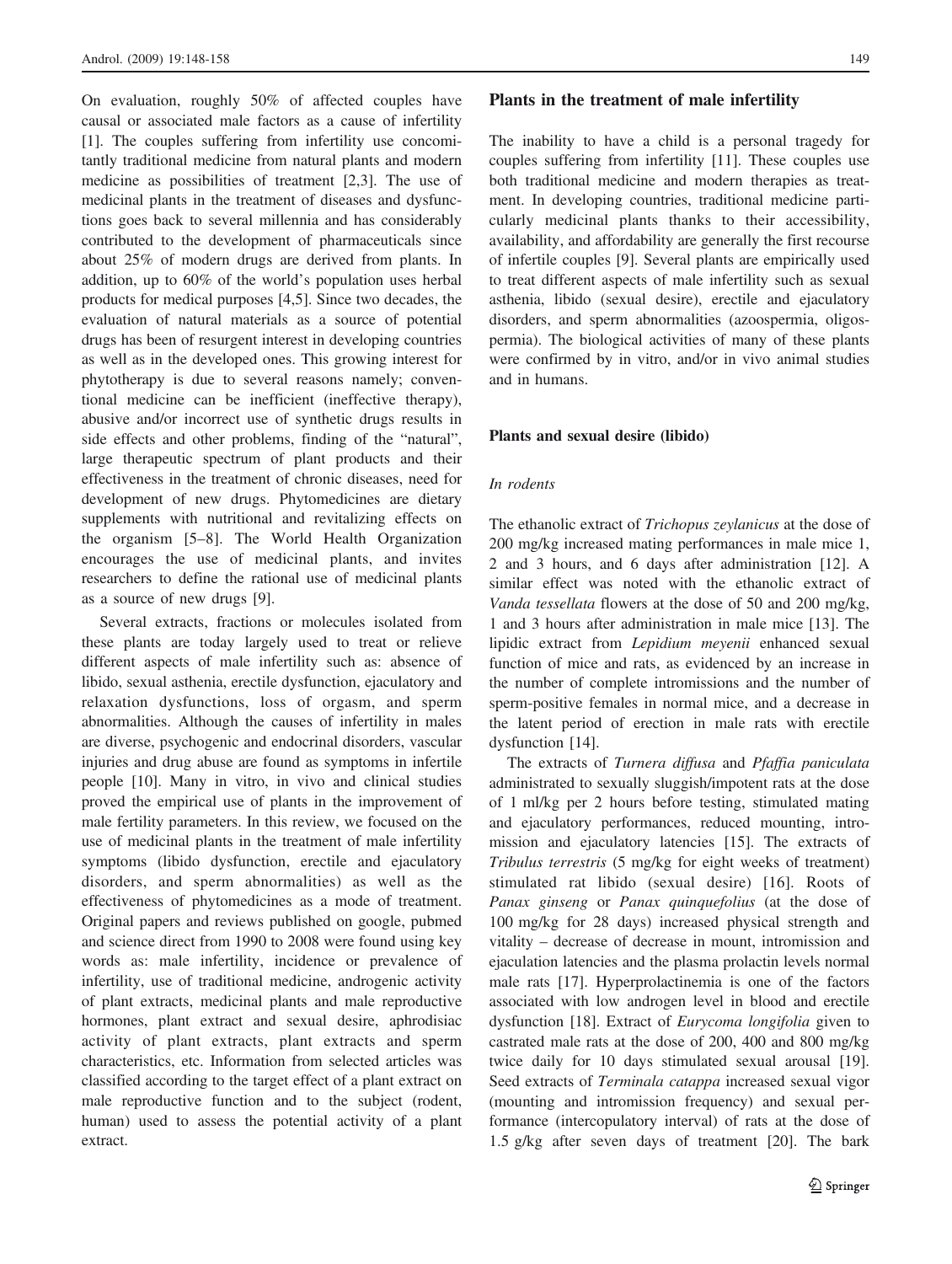extract of Butea frondonsa given at the dose of 400 mg/kg to male rats reduced mount, intromission, ejaculation latencies and post-ejaculatory interval after 21 and 28 days of treatment. It also increased mounting, intromission and ejaculatory frequencies [21]. The alcoholic extract of Myristica fragrans seeds (500 mg/kg for 7 days of treatment), the extract of Syzygium aromaticum flowers (500 mg/kg for 7 days of treatment) and the formulation of Epimedium koreanum (300 mg/kg and 750 mg/kg for 10 days of treatment) increased mating and intromission frequencies, decreased the intromission and post-ejaculatory latencies in male rats [22–24]. The aqueous root extract of Dactylorhiza hatagirea (200 mg/kg after 28 days of treatment) stimulated rat libido, mating and ejaculatory frequencies, increased testosterone level, and decreased the intromission and post-ejaculatory latencies [25]. The aqueous extract of Montanoa tomentosa (75 mg/kg) stimulated sexual arousal and increased mounting behavior in genitally anaesthetized animals, 30 minutes after administration [26].

Epimedium brevicornum Maxim (at the concentration of 30, 300 and 1,000 μg/ml for 20 minutes of incubation) has been shown in vitro to relax the corpus carvernosum smooth muscle precontratcted with phenylephrine in a concentration-dependent manner, increased the amount of cGMP product, and potentiated the phosphodiesterase-5 inhibitors in relaxation of phenylephrine precontracted rabbit corpus carvernosum strips [27]. The ethanol extract of Dracaena arborea (100 mg/kg for 7 and 14 days) increased erection, mounting and intromission frequencies in normal and castrated rats [28]. The extract of Catha edulis Foresk (khat) at the dose of 100 mg/kg reduced mounting and intromission latencies thereby enhancing sexual motivation/arousal in male rats after 15 days of treatment [29]. The aqueous extract of Casimiroa edulis at the dose of 250 mg/kg increased mounting and intromission frequencies, reduced mounting and intromission latencies and the post-ejaculatory interval in male rats after seven days of treatment [30]. Ginkgo biloba has been extensively studied and one of the properties of its extract (50 mg/kg for 14 or 28 days) is the increased ejaculatory frequency and reduced ejaculatory latency, while reducing serum prolactin levels in male rats [31].

## In humans

In men, the administration of  $L$ . *meyenii* (Maca) at the dose of 1.5 and 3 g per individual for 4, 8 and 12 weeks stimulated sexual desire [32]. In impotent men with erectile dysfunction and taken three times daily, a capsule Korean Red Ginseng containing 1,000 mg showed an improvement of the erection in 66.6% of them [33].

#### Plants and erectile function

#### Plants with hormone stimulatory activity

Effect of plant extracts on the levels of LH, FSH and GnRH in rodents In rats, the aqueous extract of Ruta chalepensis leaves (0.5, 1 and 2 g/kg for 30 days of treatment) increased the weight of testes, epididymides and the testicular index. Also, it increased the sperm number, the sperm motility and viability as well as the levels of testosterone and FSH [34]. Polysaccharides of Lycium barbarum fruit extract (50, 100, 200 and 400 μg/ml) showed in vitro protective effects against DNA oxidative damage of mouse testicular cells induced by  $H_2O_2$ . At the dose of 10 mg/kg, it increased serum hormone levels (testosterone, LH, FSH) and accessory sexual organ weights in normal and hemicastrated rats after 14 and 21 days of treatment respectively. In hemi-castrated male rats, it also improved sperm quantity and qualities, shortened erection and mount latencies, and increased mount frequency [35]. In diabetic rats, MTEC (a formulated herbal drug; consists of the aqueous-methanol extract of Musa paradisiaca, Tamarindus indica, Eugenia jambolana and Coccinia indica) given to animals at the dose of 600 mg/kg twice daily for 14 days increased animal body weight, testicular index, testosterone level, and the sperm count and viability. It also increased the activity of 3- and 17-β-hydroxydehydrogenases and antioxidant parameters [36]. Recently, we found that Peganum harmala (50 mg/kg) extract in vivo exerts a protective antioxidant role as estrogens for the maintenance of the reproductive functions against the adverse effects of reactive oxygen species produced in large quantities in the aged testis of the rat after six months of treatment [37]. In fact, estrogens play essential role in the regulation of male reproductive function [38,39].

Effect of plant extracts on the levels of LH, FSH and GnRH in humans A 2-month clinical trial carried out in 202 infertile men (with abnormal semen profiles) using Shengjing pill, a Chinese formula of plant extracts, showed an improvement of sperm density, motility and viability. Serum concentrations of FSH, LH and testosterone were normalized by treatment, and 78% of the 116 spouses conceived [40].

Effect of plant extracts on testosterone level It has been shown that testosterone and especially its active conversion product dihydrotestosterone stimulates erection by maintaining the nitric oxide level. This was also shown in castrated animals and men suffering from erection disorders in which the decrease of testosterone level is correlated with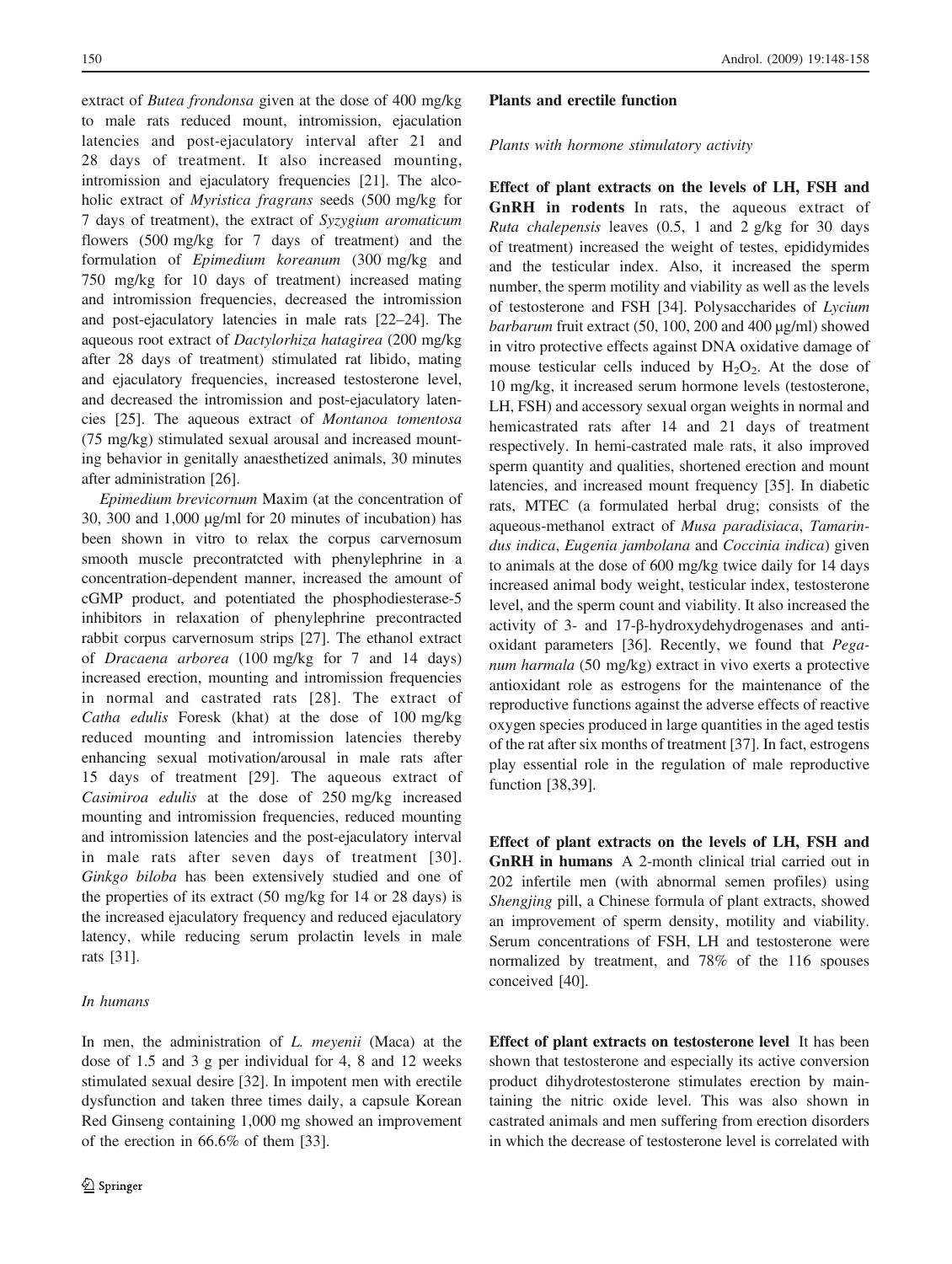that of nitric oxide [41]. Several plants used traditionally in the treatment of male infertility showed stimulatory effects on testosterone production. The aqueous extract of Hibiscus macranthus and Basella alba, a plant mixture used traditionally to treat sexual asthenia has been shown to stimulate testosterone production at the dose of 720 mg/kg (equivalent whole plants) in male adult rats after 15 days of treatment [42]. It was later shown that the methanol extract of B. alba was the one possessing the androgenic properties in rat and bull Leydig cell culture (10 μg/ml) and also in vivo (1 mg/kg after 30 days of treatment) in adult male rats [43–45]. Satureja khuzestanica essential oil (75, 150 and 225 mg/kg) administered to adult male rats for 45 days increased serum concentrations of FSH and testosterone and the weights of testes, seminal vesicles, and ventral prostate [46]. *Massularia acuminate* aqueous extract (250, 500 and 1,000 mg/kg) increased testis weight, serum concentrations of testosterone, LH, FSH and cholesterol in male rats after 7 and 21 days of treatment [47]. Similar androgenic activity was shown for a short period treatment in many reports: in male rats treated for 8 days with 400 mg/kg aqueous extract of Mondia whitei roots [48]. Aqueous extracts of Zingiber officinale (600 mg/kg), Pentadiplandra brazzeana (600 mg/kg) and fruits of Piper guineense (122.5 and 245 mg/kg) similarly increased the levels of testosterone, cholesterol, fructose and the activity of  $\alpha$ -glucosidase in rats after eight days of treatment [49,50]. Yakubu et al. [51] showed that the aqueous extract of Fadogia agrestis at the dose of 18, 50 and 100 mg/kg increased the serum concentration of testosterone in adult male rats after 1, 3 and 5 days of treatment. T. terrestris extract at the dose of 5, 7.5 and 10 mg/kg increased testosterone, dihydrotestosterone and dehydroepiandrosterone sulphate levels in primates (in acute treatment), rabbits and castrated rats after eight weeks of treatment [52].

Effect of plant extracts on the relaxation of the cavernous muscle By inhibiting phosphodiesterases or stimulating the production and release of nitric oxide (NO), or stimulating nitric oxide synthase, plants products may contribute to the relaxation of the cavernous muscle and thus erection.

Plant molecules such as sidenafil (Viagra®), yohimbine, L-citrulline, pyrano-isoflavones, berberine, papeverine, prostaglandin E1 and forskolin showed positive effects on erectile disorders [53]. Icariin, a compound isolated from Epimedii herba inhibited in a dose dependent manner, the activities of phosphodiesterase-4 and -5 in vitro [54]. Extracts of Huperzia saururus (10 mg/ml), Senecio eriophyton (5 mg/ml), Satureja parvifolia (10 mg/ml) and Haplopappus rigidus (10 mg/ml) showed in vitro relaxation effect on the guinea-pig corpus cavernosum for 5–7 minutes [55].

#### Medicinal plants and sperm abnormalities

#### In rodents and other mammals

Several plant extracts have shown positive effects on sperm qualitative and quantitative parameters (azoospermia, oligospermia, asthenospermia, teratospermia). Administration of the ethanol extract of Croton zambesicus at the dose of 5 and 10 mg/kg in vivo increased the sperm number and motility, but decreased malonic aldehyde levels and catalase activity in healthy mice after five days of treatment [56]. Korean ginseng (P. ginseng) administered at the dose of 1 g/kg for 56 days in male rats increased sperm count and motility, testis cAMP-responsive element modulator (CREM) mRNA and CREM protein [57]. Oral administration of Nigella sativa oil (0.5 ml/day) to healthy or hyperlipidemic rats for two months increased the weight of seminal vesicles, plasma testosterone level, sperm motility and count, and decreased sperm abnormalities [58]. Phoenix dactylifera date palm pollen suspensions at the dose of 120 mg/kg for 35 days improved the sperm count, motility, morphology, and DNA quality in healthy rats, with a concomitant increase in the weights of testes and epididymis [59]. Extract of L. meyenii (Maca) at the dose of 48 and 96 mg/kg activated the onset and progression of spermatogenesis in healthy rats after 7, 14 and 21 days of treatment. In coadministration at the dose of 2.2 g/daily with lead acetate in rats for 19 days, it reduced the deleterious effect on daily sperm production caused by the chemical [32,60]. The juice of pomegranate (*Punica granatum*), given at the dose of 0.5 and 1 ml/ml a day for seven weeks to healthy rats, increased epididymal sperm concentration, sperm motility, spermatogenic cell density and diameter of seminiferous tubules and germinal cell layer thickness. It also improved antioxidant (decrease in malondialdehyde level and marked increases in glutathion (GSH), glutathione-peroxidase and catalase activities, and vitamin C level) parameters [61]. The supplementation of the diet of subfertile (with poor normal sperm morphology – less than 70%) boars for two months with Cordyceps militaris mycelium at 10 g per day improved their sperm quality and quantity [62].

## In humans

The aqueous extract of Astragalus membranaceus and Acanthopanacis senticosi at the concentration of 10 mg/ml increased the motility and the viability of infertile male sperm in vitro [63]. Decoctions of Semen cuscutae, Rhizoma curculiginis and Radix morindae officinalis improved sperm motility and the stabilization of sperm membranes in vitro, indicating that herbal decoctions may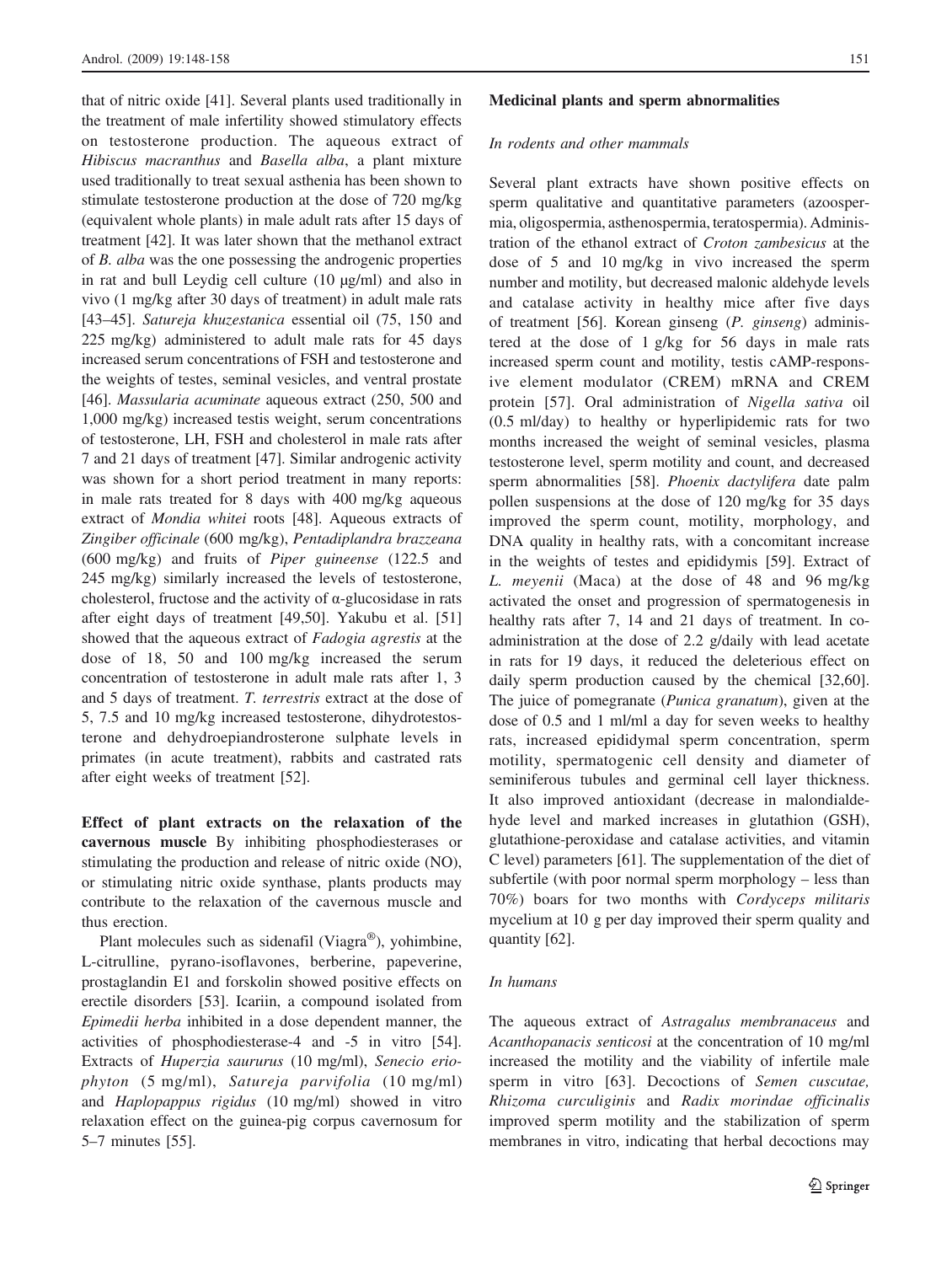be beneficial in promoting sperm function for intra-uterine insemination (IUI) and in vitro fertilization (IVF) [64]. Fraser et al. [65] showed that 1, 10 and 100 nmol/l of genistein (a phytoestrogen) in vitro improved the capacitation and acrosome loss of normal human spermatozoa. Y virilin, a formulation of Indian medicinal plants, at a dose of one capsule twice a day increased sperm count and the conception incidence in oligospermic and asthenospermic men after six months of treatment in comparison with the placebo [66]. L. meyenii (Maca) tablet (1.5 and 3 g per day for 4 months of treatment) increased sperm count and motility in healthy men while these effects were observed with the A. *membranaceus* extract (at 10 mg/ml) extract in vitro [67,68]. Speman (a formulation of several medicinal plants), at a dose of two tablets twice daily, increased sperm number and motility in oligospermic patients after six months of treatment [69]. Three months treatment of patients suffering from idiopathic infertility (sperm concentration between 5 and 15 million/ml) by a formulation of plants made up of T. terrestris, Asparagus recemosus and

Withania somniferea increased semen volume, sperm count and motility [70]. Infertile men treated with a formulation of several Chinese medicinal plants (at 5 and 15 g in 1 liter per day) for 1.5 and 6 months showed significant reduction in sperm disomy [71]. Kan Jan™ (mixture of Andrographis paniculata and Acanthopanax senticosus), at the dose of 1.578 g per day increased the number of spermatozoa in the whole ejaculate, the percentage of active (normokinetic) forms of spermatozoa, and fertility indexes, together with a decrease in the percentage of inactive (diskinetic) forms of spermatozoa on the 9th day of the treatment in healthy men [72]. Powder of Mucuna pruriens seeds administered to infertile men who were under psychological stress at the dose of 5 g per day improved sperm count and motility, restored the levels of superoxide-dismutase (SOD), catalase, reduced GSH and ascorbic acid in seminal plasma after three months of treatment [73].

In vitro, in vivo studies in mammals and in humans are summarized in Tables 1–4 below.

Table 1 In vitro effects of medicinal plants on male reproductive functions in animals

| Plant                 | Tissues/cells used              | Dose                               | Duration of the<br>treatment | Obtained pharmacologic effect          | Authors           |
|-----------------------|---------------------------------|------------------------------------|------------------------------|----------------------------------------|-------------------|
| Epimedium brevicornum | Rabbit corpus<br>cavernosum     | 30, 300 and<br>$1,000 \mu g/ml$    | 20 minutes                   | Relaxes the corpus cavernosum          | $[27]$            |
| Lycium barbarum       | Mouse testicular<br>cells       | 50, 100, 200 and<br>$400 \mu g/ml$ | 1 hour and<br>25 minutes     | Protects of DNA of<br>testicular cells | [35]              |
| Huperzia saururus     | Guinea pig corpus<br>cavernosum | $10 \text{ mg/ml}$                 | 5–7 minutes                  | Relaxes of the corpus cavernosum       | [55]              |
| Senecio eriophyton    | Guinea pig corpus<br>cavernosum | $5$ mg/ml                          | 5–7 minutes                  | Relaxes of the corpus cavernosum       | $\left[55\right]$ |
| Satureja parvifolia   | Guinea pig corpus<br>cavernosum | $10 \text{ mg/ml}$                 | 5–7 minutes                  | Relaxes of the corpus cavernosum       | $\left[55\right]$ |
| Haplopappus rigidus   | Guinea pig corpus<br>cavernosum | $10$ mg/ml                         | 5–7 minutes                  | Relaxes of the corpus cavernosum       | [55]              |
| Basella alba          | Leydig cells                    | $10 \mu g/ml$                      | 12 hours                     | Stimulates testosterone level          | [43]              |

Table 2 In vitro effects of medicinal plants on male reproductive functions in humans

| Plant                    | Tissues/cells<br>used     | Dose                        | Duration of the treatment | Obtained pharmacologic<br>effect                       | Authors |
|--------------------------|---------------------------|-----------------------------|---------------------------|--------------------------------------------------------|---------|
| Astragalus membranaceus  | Spermatozoa<br>suspension | $10 \text{ mg/ml}$          | 15, 60, 180 minutes       | Increases the viability and<br>motility of spermatozoa | [63]    |
| Acanthopanacis senticosi | Spermatozoa<br>suspension | $10 \text{ mg/ml}$          | 15, 60, 180 minutes       | Increases the viability and<br>motility of spermatozoa | [63]    |
| Genistein                | Spermatozoa<br>suspension | $1, 10, 100 \text{ nmol/l}$ | 30 minutes                | Increases capacitation and the<br>loss of acrosome     | [65]    |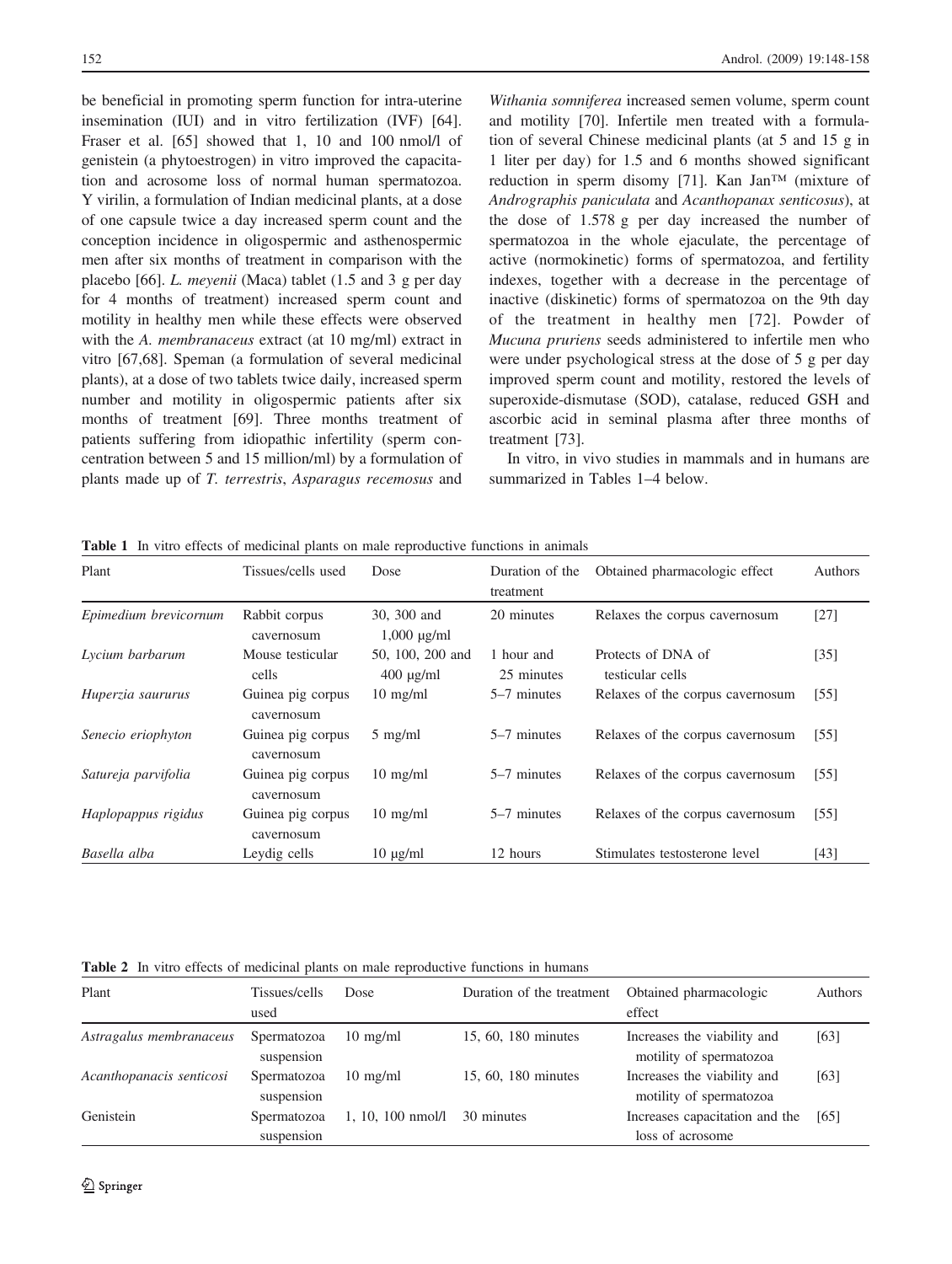| Trichopus zeylanicus<br>Turnera diffusa and<br>Pfaffia paniculata<br>Vanda tessellata<br>Plant |                           |                              |                           |                              |                                                                         |                                    |
|------------------------------------------------------------------------------------------------|---------------------------|------------------------------|---------------------------|------------------------------|-------------------------------------------------------------------------|------------------------------------|
|                                                                                                | Animals                   | Dose                         | administration<br>Mode of | Duration of the<br>treatment | Obtained pharmacologic effect                                           | Authors                            |
|                                                                                                | Normal mice               | 200 mg/kg                    | Gavage                    | 1, 2 and 6 days              | Increases mating performances                                           | $[12]$                             |
|                                                                                                | Normal mice               | 50, 200 mg/kg                | Gavage                    | 1, 3 hours                   | Increases mating performances                                           | $\begin{bmatrix} 13 \end{bmatrix}$ |
|                                                                                                | Sluggish/impotent rats    | $1 \text{ }\mathrm{mHg}$     | Gavage                    | 2 hours                      | Increases sexual vigor and performance                                  | $\boxed{15}$                       |
|                                                                                                |                           |                              |                           |                              |                                                                         |                                    |
| Tribulus terrestris                                                                            | Normal and castrated rats | mg/kg<br>$\overline{5}$      | Gavage                    | 8 weeks                      | Stimulates libido                                                       | $\Xi$                              |
| Terminala catappa                                                                              | Normal male rats          | $1.5$ g/kg                   | Gavage                    | 7 days                       | Increases sexual vigor and performance                                  | [20]                               |
| <b>Butea</b> frondonsa                                                                         | Sexually active and inac- | $400$ mg/kg                  | Gavage                    | 21 and 28 days               | Increases sexual vigor and performance                                  | $[21]$                             |
|                                                                                                | tive male rats            |                              |                           |                              |                                                                         |                                    |
| Myristica fragrans                                                                             | Normal male rats          | 500 mg/kg                    | Gavage                    | 7 days                       | Increases sexual vigor and performance                                  | [23]                               |
| Syzygium aromaticum                                                                            | Normal male rats          | 500 mg/kg                    | Gavage                    | 7 days                       | Increases sexual vigor and performance                                  | $[22]$                             |
| Epimedium koreanum                                                                             | Normal male rats          | 300, 750 mg/kg               | Gavage                    | 10 days                      | Increases sexual vigor and performance                                  | [24]                               |
| Dactylorhiza hatagirea                                                                         | Normal male rats          | $200 \; \rm mg/kg$           | Gavage                    | $28\ \mathrm{days}$          | Increases sexual vigor and performance, and testos-                     | $[25]$                             |
|                                                                                                |                           |                              |                           |                              | terone level                                                            |                                    |
| Montanoa tomentosa                                                                             | Normal male rats          | 75 mg/kg                     | Gavage                    | 30 minutes                   | Increases sexual arousal and mounting behavior                          | $[26]$                             |
| Dracaena arborea                                                                               | Normal and castrated rats | $100 \; \rm mg/kg$           | Gavage                    | 7 and 14 days                | Increases sexual vigor and performance                                  | [28]                               |
| Catha edulis                                                                                   | Normal male rats          | $100 \text{ mg/kg}$          | Gavage                    | 15 days                      | Enhances sexual motivation/arousal                                      | [29]                               |
| Casimiroa edulis                                                                               | Normal male rats          | $250$ mg/kg                  | Gavage                    | 7 days                       | Increases sexual vigor and performance                                  | [30]                               |
| Ginkgo biloba                                                                                  | Normal male rats          | 50 mg/kg                     | Gavage                    | 14 and 28 days               | Reduces ejaculatory latency and serum prolactin level                   | $\begin{bmatrix} 31 \end{bmatrix}$ |
| Ruta chalepensis                                                                               | Normal male rats          | 0.5, 1 and 2 $g/kg$          | Gavage                    | 30 days                      | Increases the sperm characteristics, and the levels of                  | [34]                               |
|                                                                                                |                           |                              |                           |                              | testosterone and FSH                                                    |                                    |
| Lycium barbarum                                                                                | Normal and hemicastrated  | mg/kg<br>$\approx$           | Gavage                    | 14 and 21 days               | Increases sexual behavior, hormone levels and the                       | $[35]$                             |
|                                                                                                | rats                      |                              |                           |                              | weights of accessory sexual organs and superoxide<br>dismutase activity |                                    |
| <b>MTEC</b>                                                                                    | Diabetic rats             | 600 mg/kg twice daily Gavage |                           | 14 days                      | Increases animal body weight, testosterone level,                       | [36]                               |
|                                                                                                |                           |                              |                           |                              | and the sperm characteristics                                           |                                    |
| Peganum harmala                                                                                | Normal male rats          | mg/kg<br>$50\,$              | Gavage                    | 6 months                     | Shows protective antioxidant effect against reactive                    | [37]                               |
|                                                                                                |                           |                              |                           |                              | oxygen species                                                          |                                    |
| Basella alba                                                                                   | Normal male rats          | mg/kg<br>$\Xi$               | Gavage                    | 1 month                      | Stimulates testosterone level                                           | $[45]$                             |
| Mondia whitei                                                                                  | Normal male rats          | 400 mg/kg                    | Gavage                    | 8 days                       | Stimulates testosterone level                                           | $[48]$                             |
| Zingiber officinale                                                                            | Normal male rats          | $600 \; \rm mg/kg$           | Gavage                    | 8 days                       | Increases the levels of testosterone and cholesterol                    | $[49]$                             |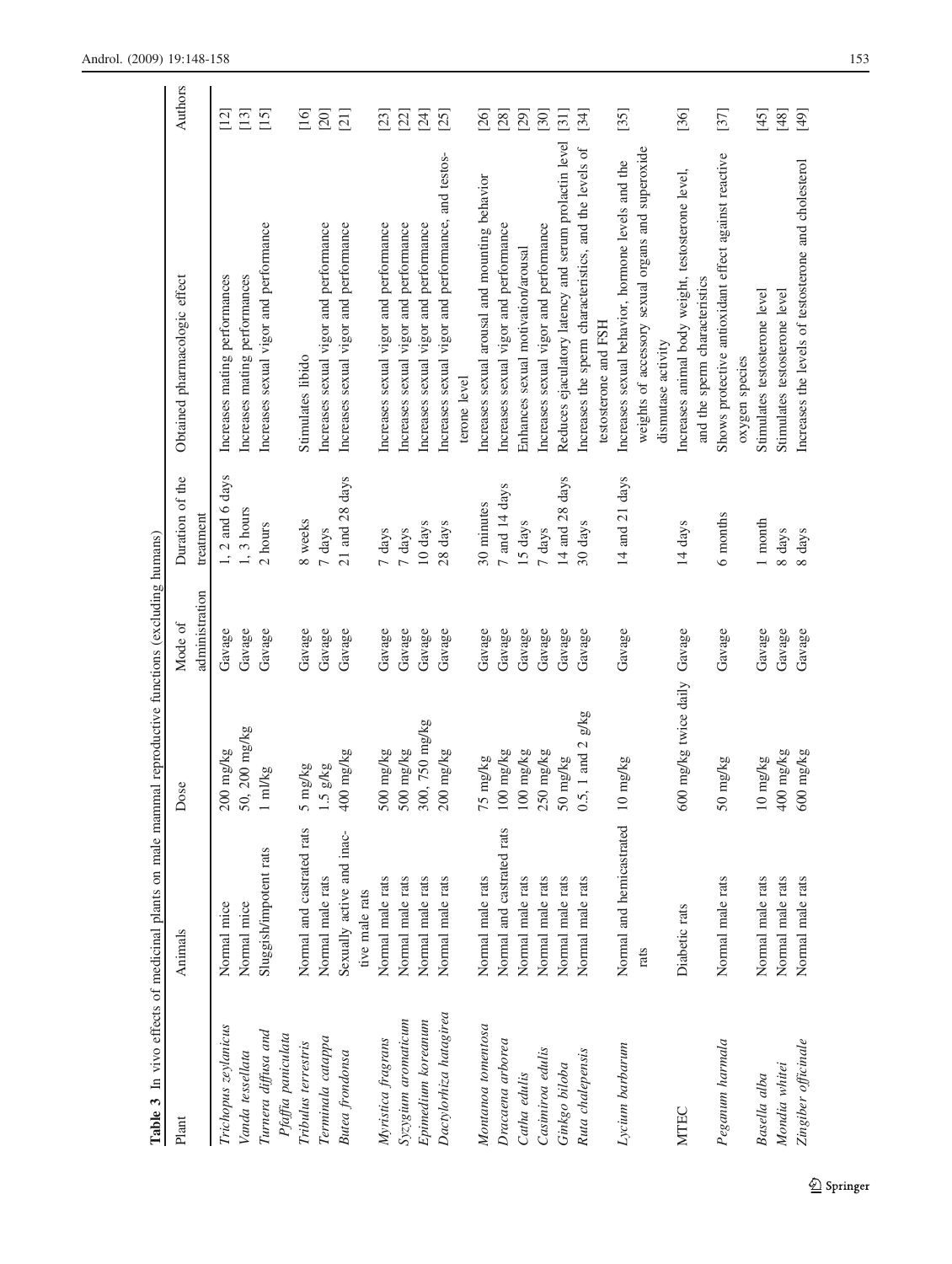| Pentadiplandra brazzeana | Normal male rats            | 600 mg/kg                    | Gavage      | 8 days          | Increases the levels of testosterone and cholesterol                       | [49]                               |
|--------------------------|-----------------------------|------------------------------|-------------|-----------------|----------------------------------------------------------------------------|------------------------------------|
|                          |                             |                              |             |                 |                                                                            |                                    |
| Piper guineense          | Normal male rats            | 122.5, 245 mg/kg             | Gavage      | 8 days          | Increases the levels of testosterone and cholesterol                       | [50]                               |
| Fadogia agrestis         | Normal male rats            | 18, 50 and 100 mg/kg         | Gavage      | 1, 3 and 5 days | Increases testosterone level                                               | $\begin{bmatrix} 51 \end{bmatrix}$ |
| Satureja khuzestanica    | Normal male rats            | 75, 150 and 225 mg/kg        | Gavage      | 45 days         | Increases the levels of FSH and testosterone,                              | $[46]$                             |
|                          |                             |                              |             |                 | and the weights of accessory sexual organs                                 |                                    |
| Massularia acuminate     | Normal male rats            | 250, 500 and                 | Gavage      | 7 and 21 days   | Increases testis weight, the levels of testosterone, LH, [47]              |                                    |
|                          |                             | $1,000$ mg/kg                |             |                 | FSH and cholesterol                                                        |                                    |
| Tribulus terrestris      | Primates, rabbits and       | 5, 7.5 and 10 mg/kg          | Gavage      | 8 weeks         | Increases the levels of testosterone, DHT and DHEA                         | $[52]$                             |
|                          | castrated rats              |                              |             |                 | sulphate                                                                   |                                    |
| Panax quinquefolium      | Normal male rats            | 100 mg/kg                    | Gavage      | 28 days         | Increases sexual vigor and performance, decreases<br>the prolactin level   | $\Xi$                              |
| Eurycoma longifolia      | Castrated male rats         | 200, 400 and                 | Gavage      | Twice daily for | Increases erection and mounting                                            | [19]                               |
|                          |                             | 800 mg/kg                    |             | 10 days         |                                                                            |                                    |
| Croton zambesicus        | Normal male mice            | 5 and 10 mg/kg               | Gavage      | 5 days          | Increases the sperm characteristics and antioxidant                        | [56]                               |
|                          |                             |                              |             |                 | parameters                                                                 |                                    |
| Panax ginseng            | Normal male rats            | g/kg                         | Gavage      | 56 days         | Increases sperm count and motility, testis CREM                            | [57]                               |
|                          |                             |                              |             |                 | mRNA and CREM protein                                                      |                                    |
| Nigella sativa           | Healthy, hyperlipidemic     | $0.5 \text{ m}$ $\text{day}$ | Gavage      | 2 months        | Increases the weight of seminal vesicles, plasma                           | [58]                               |
|                          | rats                        |                              |             |                 | testosterone level, sperm parameters                                       |                                    |
| Phoenix dactylifera      | Normal male rats            | 120 mg/kg                    | Gavage      | 35 days         | Increases the sperm parameters and the weights of<br>testes and epididymis | [59]                               |
| Lepidium meyenii         | Normal male rats            | 48, 96 mg/kg                 | Gavage      |                 | 7, 14 and 21 days Activates the onset and progression of                   | [80]                               |
|                          |                             |                              |             |                 | spermatogenesis                                                            |                                    |
| 3meyenii                 | Male rats treated with lead | $2.2$ g/kg                   | Gavage      | 18 days         | Reduces the deleterious effect of lead acetate on sperm                    | [60]                               |
|                          | acetate                     |                              |             |                 |                                                                            |                                    |
| Punica granatum          | Normal male rats            | 0.5 and 1 ml/ml per          | Gavage      | 7 weeks         | Improves sperm and antioxidant parameters                                  | $[61]$                             |
|                          |                             | day                          |             |                 |                                                                            |                                    |
| Cordyceps militaris      | Subfertile boars            | 10 g/day                     | Food        | 2 months        | Improves sperm quality and quantity                                        | $[62]$                             |
|                          |                             |                              | supplements |                 |                                                                            |                                    |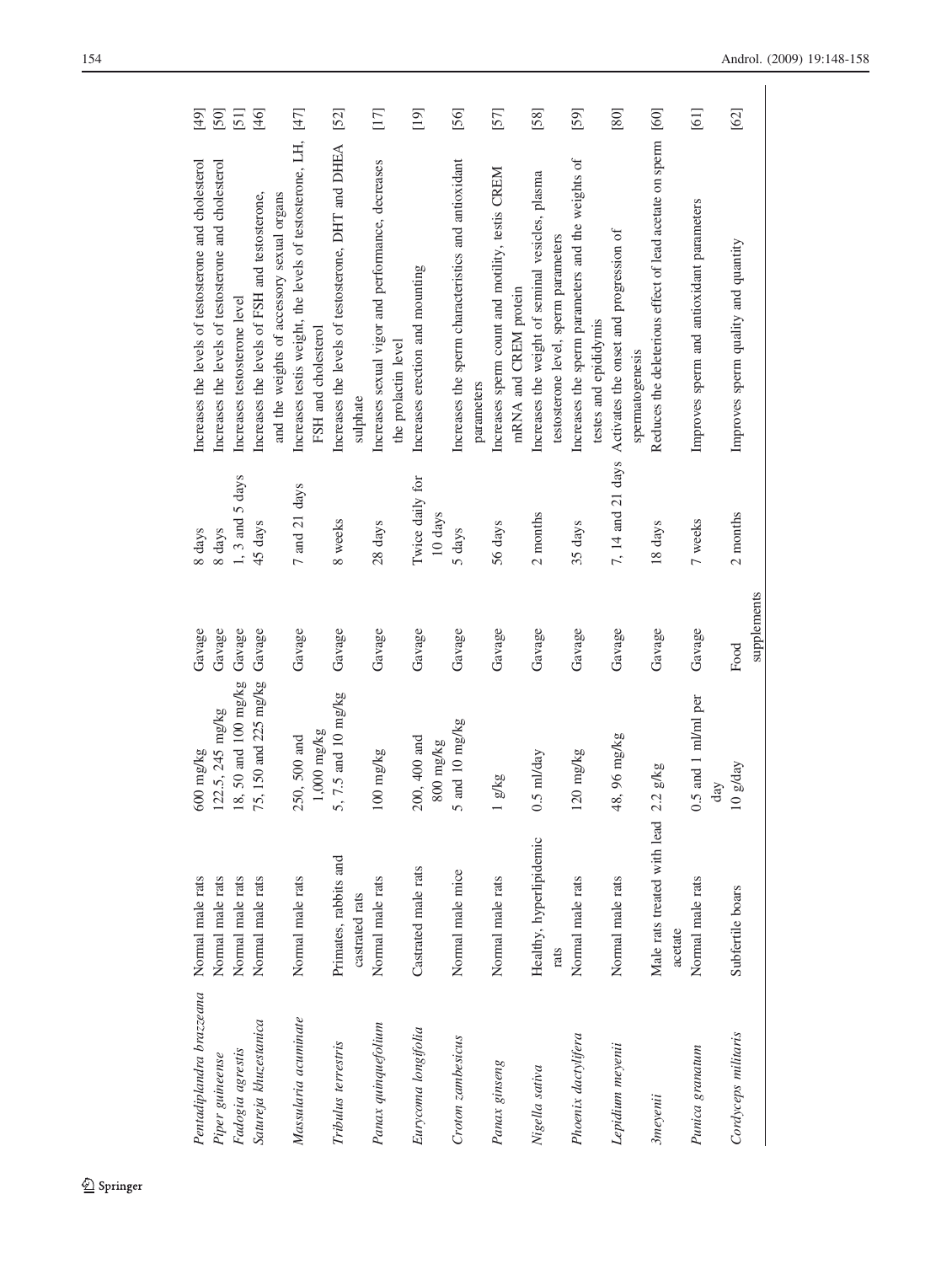Androl. (2009) 19:148-158 155

Table 4 In vivo effects of medicinal plants on male human reproductive functions

| Plant                                                                                         | Subject                                                  | Dose                                        | Mode of<br>administration | the<br>treatment     | Duration of Obtained pharmacologic<br>effect                                                    | Authors |
|-----------------------------------------------------------------------------------------------|----------------------------------------------------------|---------------------------------------------|---------------------------|----------------------|-------------------------------------------------------------------------------------------------|---------|
| Lepidium meyenii                                                                              | Healthy men                                              | 1.5 and 3 $g/$<br>individual                | Oral route                | 4, 8 and<br>12 weeks | Stimulates sexual desire                                                                        | $[32]$  |
| Korean Red Ginseng                                                                            | Men with erectile<br>dysfunction                         | 1,000 mg 3 time<br>daily                    | Oral route                | 3 months             | Improved erection                                                                               | $[33]$  |
| Shengjing pill                                                                                | Infertile men                                            |                                             | Oral route                | 2 months             | Improves sperm parameters,<br>normalizes hormone level                                          | [40]    |
| Y virilin                                                                                     | Oligospermic and<br>asthenospermic<br>men                | 1 capsule twice<br>a day                    | Oral route                | 6 months             | Increases sperm count and<br>the conception incidence                                           | [66]    |
| Lepidium meyenii                                                                              | Healthy men                                              | 1 tablet $(1.5 \text{ or }$<br>$3$ g) daily | Oral route                | 4 months             | Increases sperm count and<br>motility                                                           | $[68]$  |
| Speman                                                                                        | Oligospermic men                                         | 2 tablets twice<br>daily                    | Oral route                | 6 months             | Increases sperm number and<br>motility                                                          | [69]    |
| Formulation of plants<br>(Tribulus terrestris,<br>Asparagusrecemosus,<br>Withania somniferea) | Idiopathic infertile<br>men                              | $\overline{\phantom{0}}$                    | Oral route                | 3 months             | Increases semen volume,<br>count and motility                                                   | $[70]$  |
| Formulation of<br>Chinese medicinal<br>plants                                                 | In infertile men                                         | 5 and 15 g in<br>1 liter per day            | Oral route                | 6 months             | 1.5 weeks to Reduces in sperm disomy                                                            | $[71]$  |
| Kan Jan™                                                                                      | Healthy men                                              | $1.578$ g/day                               | Oral route                | 9 days               | Increases the sperm<br>characteristics, fertility<br>indexes, decreases<br>inactive spermatozoa | $[72]$  |
| Mucuna pruriens                                                                               | Infertile men under $5$ g/day<br>psychological<br>stress |                                             | Oral route                | 3 months             | Improves sperm count and<br>motility, restores antioxi-<br>dant parameters                      | [73]    |

# **Discussion**

From the above paragraphs, many beneficial effects of medicinal plants on male reproductive function are associated with antioxidant effects [35,37,56,61,73]. This suggests that the potential of phytomedicines to improve male fertility is due to presence of antioxidants. Furthermore, antioxidants have been shown to improve various processes (spermatogenesis, steroidogenesis) of male reproductive function [74–76].

Concerning differences in the duration of the administration of plant products in animals as well as in humans, it may be attributed to the variability in active principles and/ or in their content in medicinal plants. In fact, we observed that it varies from one individual to another; some acting within minutes after ingestion while for other their effect appear after days or months [77]. The reduction of the dose of phytomedicines when studied is moved from rodents to humans (which is generally in month) may contribute to

minimize cumulative adverse effects that should not be noted in short-term study.

From the above pharmacological effects of plants, phytomedicines are used either single or in the formulation to treat various forms of male sexual dysfunctions. For those used single, some showed large spectrum of action. For example, L. barbarum due to its effect on hormone levels and on sperm parameters can be used in treating male asthenia and/or erectile dysfunction or sperm abnormalities. The multiple activities of plant products is crucial having in mind the interconnection amongst various clinical signs of male sexual dysfunctions. In human studies, plants are used generally in the form of formulations, and the gathering of plants to treat male disorders have shown interesting effects on idiopathic infertility [40,66,69–71].

Medicinal plants have been evaluated on sexual desire, erection, mounting and ejaculation. These aspects of male reproductive function constitute the achievement of cellular events. For example, the secretion of sperm or ejaculation is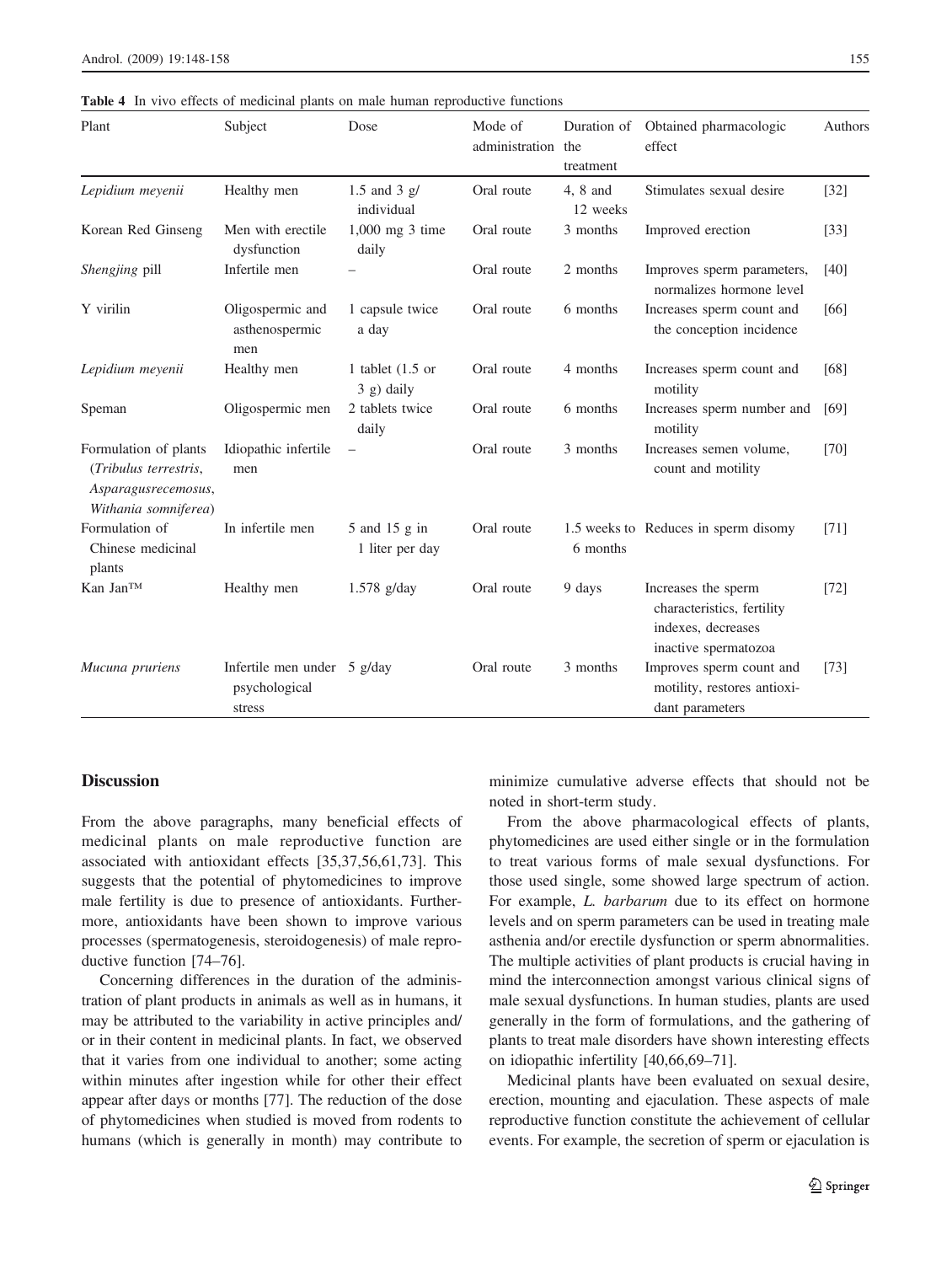a process including spermatogenesis (development of diploid germ cells to spermatozoa), maturation of spermatozoa in epididymis and secretion of the seminal fluid by prostate and seminal vesicles [13,78,79]. Results from the effects of medicinal plants on male fertility parameters would be more interesting if works on different cellular events and regulation of male reproduction function conducted take into account the duration of each of the events.

The majority of studies hitherto undertaken were done with animals, and few works were carried out on human subjects. Additionally, results obtained in certain clinical studies were controversial and sometimes not acceptable because of the insufficiency in the population study size and the method used to choose candidates. For example, Tempest et al. [71] showed a reduction in sperm disomy in men after treatment with the formulation of Chinese medicinal plants. However, this study was carried out on only six men and without placebo. One should encourage clinical and representative studies in order to complete the evaluation of the potential effects of medicinal plants in the treatment of male reproductive disorders.

From the reports presented in review, it is noted that study on medicinal plants do not followed a standard guideline regarding the incubation time for in vitro studies (which vary from minutes to hours). The duration of treatment for in vivo studies in mammals, which vary from days to several months, does not take into account the duration of sperm production in the animals' models used. Considering the daily dose in in vivo studies, we observed that it vary from grams  $(1.5 \text{ to } 15 \text{ g})$  in human studies to milligrams (5 mg generally) in rodents.

It should be noted that despite the widespread of phytomedicines, the effect of a great proportion of plants used traditionally to treat male infertility and related disorders have not yet been scientifically assessed. Moreover, several medicinal plants remain in the secret of populations or tradipractitioners. The outcome of a better comprehension of the treatment of male reproductive disorders by medicinal plants would be a considerable even if only few plant products are finally effective and sure. It is therefore a great challenge to scientists to prove assertions generally made on medicinal plants and to define their standard use.

# **Conclusion**

The importance of herbal products in the treatment of male infertility in developed countries as well as in developing countries is undeniable. Among medicinal plants in our knowledge on which scientific investigations have been conducted, those with clinical assessment in human subjects

may already be advised to treat male reproductive problems. In individuals suffering from idiopathic infertility, therapy consists of many medicinal plants should be given only if proven in efficiency. In addition, clinical and representative studies should be encouraged in order to complete the evaluation of the potential effects of medicinal plants in the treatment of male reproductive disorders.

The treatment of male infertility has used and still uses phytomedicines for several reasons: improvement of natural fertility through the effect of phytomedicines on different compartments of the male reproductive system, use of phytomedicines to improve sperm parameters for new reproductive technologies (NRT). It is important for physicians treating male infertility to have some knowledge about the medicinal plants whose relevant scientific investigations have been done and how to combine this therapy with the modern one. Also, governments may set up guidelines and policies for the use of medicinal plants in their health system.

Acknowledgements This work was in part granted by SALF 2007.

Déclaration de conflit d'intérêt : Les auteurs déclarent ne pas avoir de conflit d'intérêt.

# References

- 1. Shefi S, Turek JP (2006) Definition and current evaluation of subfertile men: review article. Intern Braz J Urol 32:385–97
- 2. Larsen U, Hollos M (2005) The importance of motherhood: a study of infertility in urban Northern Tanzania, 1–44. http://db. jhuccp.org/ics-wpd/exec/icswppro.dll
- 3. Feldman HR, Laura R (2004) The use of complementary and alternative medicine practices among Australian university students. Complement Health Pract Rev 9:173–9
- 4. The Royal Society (1999) Complementary and alternative medicine. Response to the House of Lords inquiry into complementary and alternative medicine. Ref: 18/99: 1–7. Ref: 18/99: 1–7. http://royalsociety.org/displaypagedoc.asp?id=11299
- 5. Rates KMS (2001) Plants as source of drugs: review. Toxicon 39:603–13
- 6. Chapman KR, Chomchalow N (2003) Production of medicinal plants in Asia. In: Batugal PA, Kanniah J, Lee SY and Oliver JT (eds) Medicinal plants research in Asia, vol 1. The Framework and project workplans, Future Harvest, pp. 33–42
- 7. Light ME, Sparg SG, Stafford GI, van Staden J (2005) Riding the wave: South Africa's contribution to ethnopharmacological research over the last 25 years. J Ethnopharmacol 100:127–30
- 8. Okigbo NR, Mmeka CE (2006) An appraisal of phytomedicine in Africa. KMITL Sci Tech J 6:83–94
- 9. WHO (2002) WHO traditional medicine strategy 2002–2005. Edited by Quick JD, Sawyer J, Thorpe P, Whitney D, Zhang X. World Health Organization, Geneva, 2002
- 10. Kandeel RF, Koussa TKV, Swerdloff SR (2001) Male sexual function and its disorders: physiology, pathophysiology, clinical investigation and treatment. Endocr Rev 22:342–88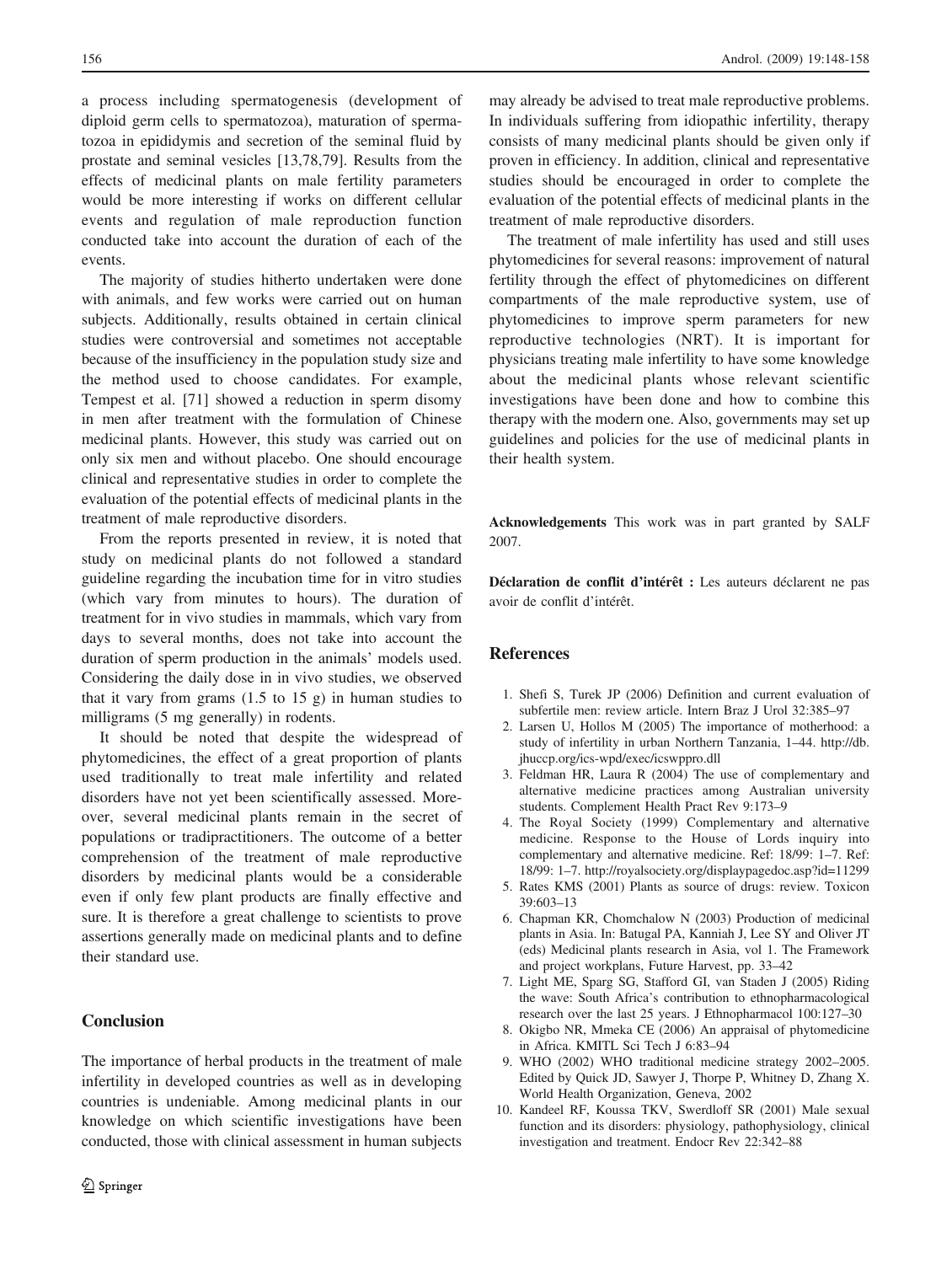- 11. Dyer SJ, Abrahams N, Mokoena NE, van der Spuy ZM (2004) "You are a man because you have children": experiences reproductive health knowledge and treatment-seeking behaviour among men suffering from couple infertility in South Africa. Hum Reprod 19:960–7
- 12. Subramoniam A, Madhavachandran V, Rajasekharan S, Pushpangadan A (1997) Aphrodisiac properties of Trichopus zeylanius extract in male mice. J Ethnopharmacol 57:21–7
- 13. Kumar SKP, Subramoniam A, Pushpangadan P (2000) Aphrodisiac activity of Vanda tessellata (roxb.) Hook. Ex don extract in male mice. Indian J Pharmacol 32:300–4
- 14. Zheng BL, He K, Kim CH, et al (2000) Effect of a lipidic extract from Lepidium meyenii on sexual behavior in mice and rats. Urology 55:598–602
- 15. Arletti R, Benelli A, Cavazzuti E, et al (1999) Stimulating property of Turnera diffusa and Pfaffia paniculata extracts on the sexual behaviour of male rats. Psychopharmacology 143:15–9
- 16. Gauthaman K, Adaikan GP, Prasad VNR (2002) Aphrodisiac properties of Tribulus Terrestris extract (Protodioscin) in normal and castrated rats. Life Sci 71:1385–96
- 17. Murphy LL, Cadena SR, Chávez D, Ferraro SJ (1998) Effect of American Ginseng (Panax quinquefolium) on male copulatory behavior in the rat. Physiol Behav 64(4):445–50
- 18. Kerr BJ (2007) Normal Spermatogenesis. In: Kandeel RF, Swerdloff SR, Pryor LJ (eds) Male reproductive dysfunction pathophysiology and treatment. Informa Health Care, New York, London, pp. 57–70
- 19. Ang HH, Ikeda S, Gan EK (2001) Evaluation of the potency activity of aphrodisiac in Eurycoma longifolia (Jack). Phytother Res 15:435–6
- 20. Ratnasooriya DW, Dharmasiri GM (2000) Effects of Terminalia catappa seeds on sexual behaviour and fertility of male rats. Asian J Androl 2:213–9
- 21. Ramachandran S, Sridhar Y, Sam SK, et al (2004) Aphrodisiac activity of Butea frondosa Koen. ex. Roxb. extract in male rats. Phytomedicine 11:165–8
- 22. Tajuddin AS, Latif A, Qasmi IA (2004) Effect of 50% ethanolic extract of Syzygium aromaticum (L.) Merr. & Perry (clove) on sexual behaviour of normal male rats. BMC Compl Altern Med 4:1–7
- 23. Tajuddin AS, Latif A, Qasmi IA, Amin KMY (2005) An experimental study of sexual function improving effect of Myristica fragrans Houtt (nutmeg). BMC Compl Altern Med 5:1–7
- 24. Makarova NM, Pozharitskaya NO, Shikov NA, et al (2007) Effect of lipid-based suspension of Epimedium koreanum Nakai extract on sexual behavior in rats. J Ethnopharmacol 114:412–6
- 25. Thakur M, Dixit VK (2007) Aphrodisiac activity of Dactylorhiza hatagirea (D. Don) Soo in male albino rats. Evid Based Compl Altern Med 4:29–31
- 26. Carro-Juarez M, Cervantes E, Cervantes-Mendez M, Rodriguez-Manzo G (2004) Aphrodisiac properties of Montanoa tomentosa aqueous crude extract in male rats. Pharmacol Biochem Behav 78:129–34
- 27. Chiu HJ, Chen KK, Chien MT, et al (2006) Epimedium brevicornum Maxim extract relaxes rabbit corpus cavernosum through multitargets on nitric oxide/cyclic guanosine monophosphate signaling pathway. Inter J Impotence Res 18:335–42
- 28. Watcho P, Wankeu-Nya M, Nguelefack BT, et al (2007) Prosexual effects of Dracaena arborea (wild) Link (Dracaenaceae) in sexually experienced male rats. Pharmacology on line 1:400-19
- 29. Abdulwaheb M, Makonnen E, Debella A, Abebe D (2007) Effect of Catha edulis Foresk (khat) extracts on male rat sexual behavior. J Ethnopharmacol 110:250–6
- 30. Ali ST, Rakkah NI (2008) Probable neuro-sexual mode of action of Casimiroa edulis seed extract versus [correction of verses] sildenafil citrate (Viagra™) on mating behavior in normal male rats. Pak J Pharm Sci 21:1–6
- 31. Yeh KY, Pu HF, Kaphle K, et al (2008) Ginkgo biloba extract enhances male copulatory behavior and reduces serum prolactin levels in rats. Horm Behav 53:225–31
- 32. Gonzales GF, Cordova A, Vega K, et al (2002) Effect of Lepidium meyenii (Maca) on sexual desire and its absent relationship with serum testosterone levels in adult healthy men. Andrologia 34:1–7
- 33. de Andrade E, de Mesquita AA, Claro de AJ, et al (2007) Study of the efficacy of Korean Red Ginseng in the treatment of erectile dysfunction. Asian J Androl 9:241–4
- 34. Al-Qarawi AA (2005) Stimulatory effect of the aqueous extract of Ruta chalepensis on the sex organs and hormones of male rats. J Appl Res 5:206–11
- 35. Luo Q, Li Z, Huang X, et al (2006) Lycium barbarum polysaccharides: protective effects against heat-induced damage of rat testes and  $H_2O_2$ -induced DNA damage in mouse testicular cells and beneficial effect on sexual behavior and reproductive function of hemi-castrated rats. Life Sci 79:613–21
- 36. Mallick C, Mandal S, Barik B, et al (2007) Protection of testicular dysfunctions by MTEC, a formulated herbal drug, in streptozotocin induced diabetic rat. Biol Pharm Bull 30:84–90
- 37. Hamden K, Silandre D, Delalande C, et al (2008) Protective effects of estrogens and caloric restriction during aging on various rat testis parameters. Asian J Androl 10:837–45
- 38. Carreau S, Bourguiba S, Delalande C, et al (2008) Estrogens and male reproduction. Curr Med Chem Immunol Endocrinol Metab Agents 8:59–65
- 39. Carreau S, Genissel C, Bilinska B, Levallet J (1999) The estrogen sources in the testis and the reproductive tract of the male. Int J Androl 22:211–3
- 40. Xu X, Yin H, Tang D, et al (2003) Application of traditional Chinese medicine in the treatment of infertility. Hum Fertil 6:161–8
- 41. Guay TA (2007) ED2: erectile dysfunction = endothelial dysfunction. Endocrinol Metab Clin N Am 36:453–63
- 42. Moundipa FP, Kamtchouing P, Koueta N, et al (1999) Effects of aqueous extracts of Hibiscus macranthus and Basella alba in mature rat testis function. J Ethnopharmacol 65:133–9
- 43. Moundipa FP, Beboy ESN, Zelefack F, et al (2005) Effects of Basella alba and Hibiscus macranthus extracts on testosterone production by adult rat and bull Leydig cells. Asian J Androl 7:411–7
- 44. Moundipa FP, Ngouela S, Kamtchouing P, et al (2006) Effects of extracts from Hibiscus macranthus and Basella alba mixture on testosterone production in vitro in adult rat testes slices. Asian J Androl 8:111–4
- 45. Nantia AE, Moundipa FP, Beboy ESN, et al (2007) Étude de l'effet androgénique de l'extrait au méthanol de Basella alba L. (Basellaceae) sur la fonction de reproduction du rat mâle. Andrologie 17:129–33
- 46. Haeri S, Minaie B, Amin G, et al (2006) Effect of Satureja khuzestanica essential oil on male rat fertility. Fitoterapia 77:495–9
- 47. Yakubu MT, Akanji MA, Oladiji AT, Adesokan AA (2008) Androgenic potentials of aqueous extract of Massularia acuminata (G. Don) Bullock ex. Hoyl. stem in male Wistar rats. J Ethnopharmacol 118:508–13
- 48. Watcho P, Kamtchouing P, Sokeng DS, et al (2004) Androgenic effect of Mondia whitei roots in male rats. Asian J Androl 6:269–72
- 49. Kamtchouing P, Mbongue FGY, Dimo T, Jatsa BH (2002) Evaluation of androgenic activity of Zingiber officinale and